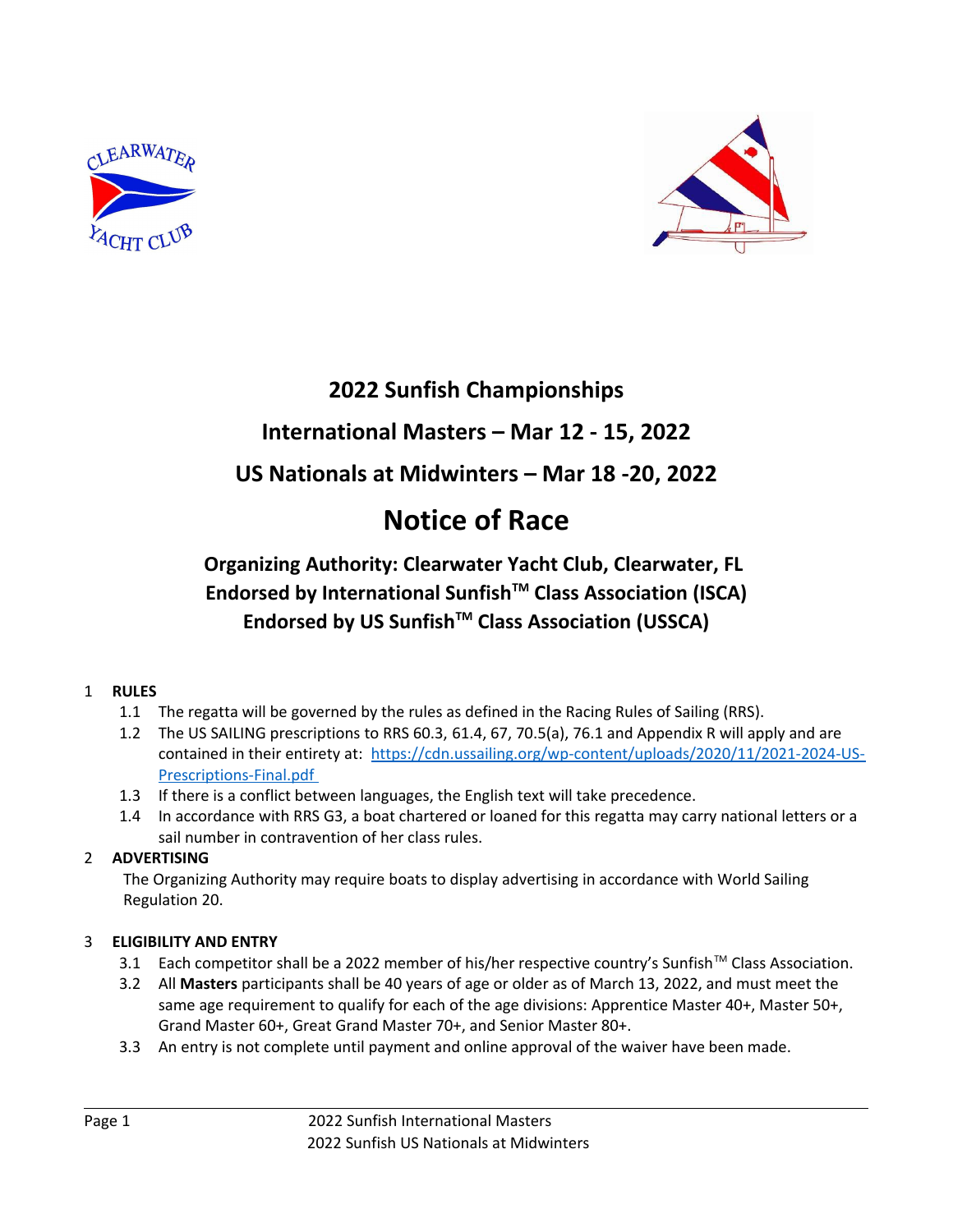#### 4 **FEES**

- 4.1 Entry Fee for International Masters: If paid in full by 1700 on February 13, **\$115 plus 7% sales tax, total \$123.** If paid by 1700 on February 27, **\$145 plus tax, total of \$155.**
- 4.2 Entry Fee for US Nationals at Midwinters: If paid in full by 1700 on February 13, **\$115 plus 7% sales tax, total \$123.** If paid by 1700 on February 27, **\$145 plus tax, total of \$155.**
- 4.3 **Entries close at 1700 on February 27, 2022.**
- 4.4 All fees are in US Dollars and shall be free of any transfer and/or banking costs or commissions. Any charge shall be reimbursed by competitors to complete their entries.
- 4.5 Refunds, less a \$25 administrative fee, will be given if a request is received by 1700 on February 27.
- 4.6 Registration is open on Regatta Network. Please note that initially your status may be "waitlist" until payment is made.

**To register for International Masters** – <https://www.regattanetwork.com/event/23705> To register for US Nationals at Midwinters –<https://www.regattanetwork.com/event/23706>

4.7 Registration fee includes, for all race days except for team racing day, continental breakfast - lunches may be purchased at registration for \$10.00 each for the same days.

#### 5 **SCHEDULE**

**NOTE - Based on COVID-19 conditions at the time of the event, all gatherings such as competitor meeting, Q&A sessions and protest hearings may be held virtually using Zoom.** 

| <b>Masters</b> | <b>Midwinters</b> | <b>Time</b>         | <b>Activity</b>                | <b>Comment</b>       |
|----------------|-------------------|---------------------|--------------------------------|----------------------|
| Date           | Date              |                     |                                |                      |
| Sat, Mar 12    | Thu, Mar 17       | 1500 - 1800         | Check-in                       | May be by phone      |
|                |                   | 1300                | Practice race (Masters         | NO practice race for |
|                |                   |                     | only)                          | Midwinters           |
| Sun, Mar 13    | Fri, Mar 18       | $0800 - 0900$       | Check-in                       | May be by phone      |
|                |                   | 0930                | <b>Competitor Meeting</b>      | May be Zoom          |
|                |                   | 1130                | <b>First Scheduled Warning</b> | More races to follow |
|                |                   | After Racing        | Q&A with top 3 finishers       | May be Zoom          |
| Mon, Mar14     | Sat, Mar 19       | 1000                | <b>First Scheduled Warning</b> | More races to follow |
|                |                   | <b>After Racing</b> | Q&A with top 3 finishers       | May be Zoom          |
| Tue, Mar 15    | Sun, Mar20        | 1000                | <b>First Scheduled Warning</b> | More races to follow |
|                |                   | 1400                | No Warning after this time     |                      |
|                |                   | After Racing        | Awards                         | May be Zoom          |

#### 6 **MEASUREMENT**

Boats and equipment must be compliant with current International Sunfish Class Association Class Rules as approved by World Sailing:<https://www.sailing.org/28326.php> . Boats may be selected for measurement at any time during the regatta by the ISCA Chief Measurer or an appointed representative.

#### 7 **SAILING INSTRUCTIONS**

The Sailing Instructions will be available online at Regatta Network.

#### 8 **VENUE**

The regatta will be sailed from Clearwater Community Sailing Center (CCSC), 1001 Gulf Blvd, Clearwater, FL 33767. Racing will be in the Gulf of Mexico, north of Clearwater Pass, or if, in the sole discretion of the race committee, conditions warrant, in Clearwater Harbor, southeast of CCSC.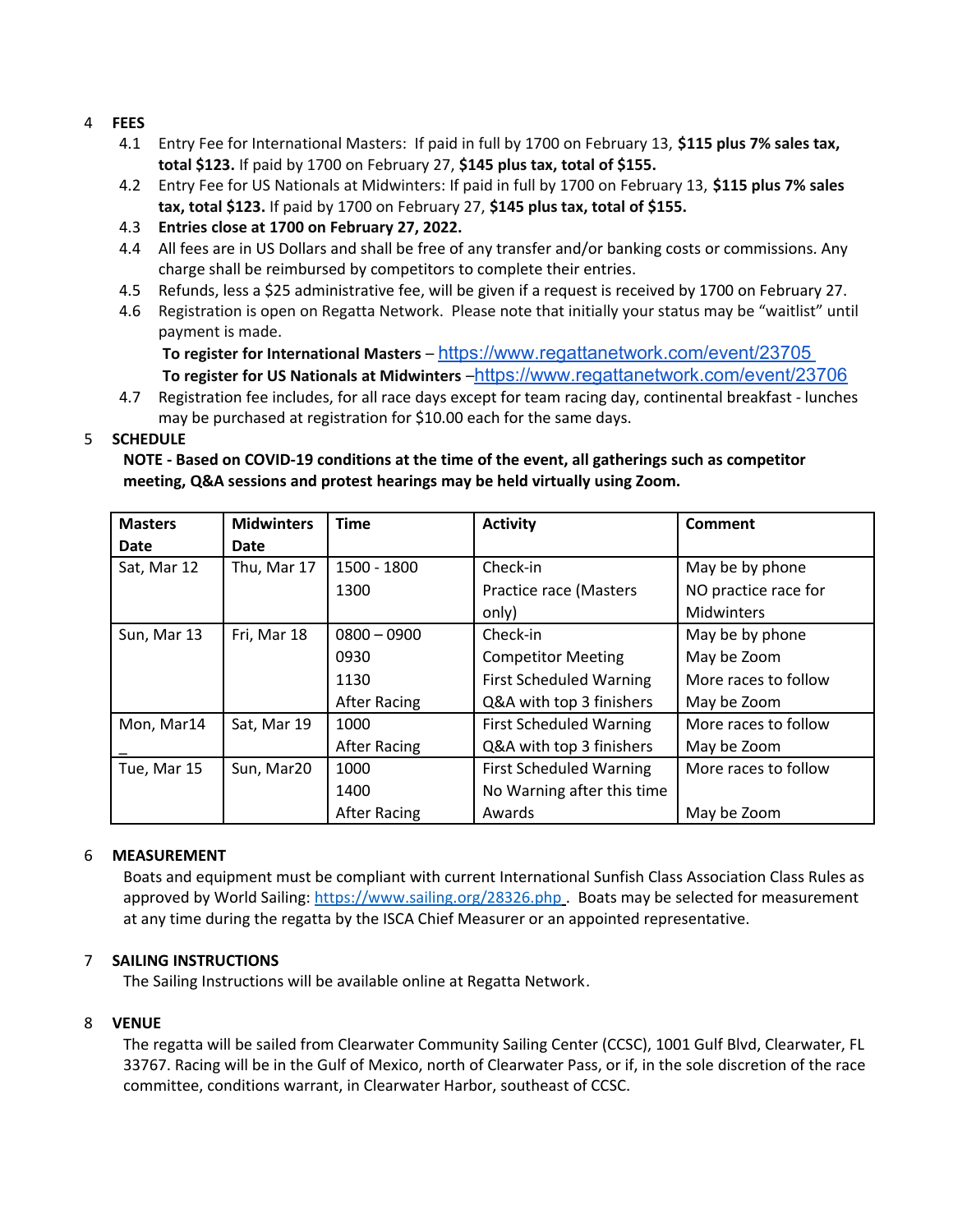#### 9 **THE COURSES**

The courses will be windward – leeward, triangles, or combinations thereof.

#### 10 **SCORING**

- 10.1 The Low Point Scoring System, RRS Appendix A2, will apply as modified below.
	- 10.1.1 One (1) race is required to constitute a series.
	- 10.1.2 A maximum of eleven (11) races will be sailed.
	- 10.1.3 When fewer than six (6) races have been completed, a boat's series score will be the total of her scores.
	- 10.1.4 When six (6) to eleven (11) races have been completed, a boat's series score will be the total of her race scores excluding her worst race.

#### 11 **SUPPORT BOATS**

- 11.1 The organizing authority will not provide support vessels.
- 11.2 Support vessels must register with the Organizing Authority prior to the first competitor's meeting on the first day of racing and fly a flag (a \$30 cash deposit will be required) with a number provided by the Organizing Authority at all times while on the water. Support vessels shall carry a working VHF radio and monitor VHF channel 72 during the race.
- 11.3 All support vessels shall be equipped with a functioning engine safety cut-out switch (kill switch) which shall remain attached to the support person (operator) at all times while the engine is on. Support vessels shall check-in with the RC Signal vessel before the first race of each day to demonstrate compliance. Failure to comply may be misconduct and result in expulsion from the event.
- 11.4 Support vessels shall stay outside the racing area from the time of the preparatory signal until all boats have finished or retired or the race committee signals a postponement, general recall, or abandonment. The racing area is defined as no less than 100 meters from any boats that are racing and outside the lay lines from the marks defining the course.
- 11.5 Support vessels shall remain 50 meters below the starting line between the preparatory and starting signals. After the starting signal, they may only proceed to the windward mark up the left side of the course and must return to the leeward mark via the same side. At the finish line, they must remain 100 meters to windward of the extensions of the finish line.
- 11.6 No communication from the support vessels (including verbal and hand signals) will be permitted after the preparatory signal and before the competitor completes the race.
- 11.7 If a support vessel does not comply with applicable rules, restrictions and/or instructions, a discretionary penalty may be applied to some or all associated competitors and may include restrictions on the movement of the support vessel.
- 11.8 Support vessels may be required to act as safety vessels upon instruction from a race official.
- 11.9 Competitors and support persons shall comply with any reasonable request from an event official. Failure to comply may be misconduct. Reasonable actions by event officials to implement COVID-19 guidance, protocols, or legislation, even if they later prove to have been unnecessary, are not improper actions or omissions

#### 12 **BERTHING**

Boats will be kept at CCSC in areas assigned by the organizing authority.

#### 13 **PRIZES**

13.1 Prizes for the **International Masters Championship** will be given as follows: